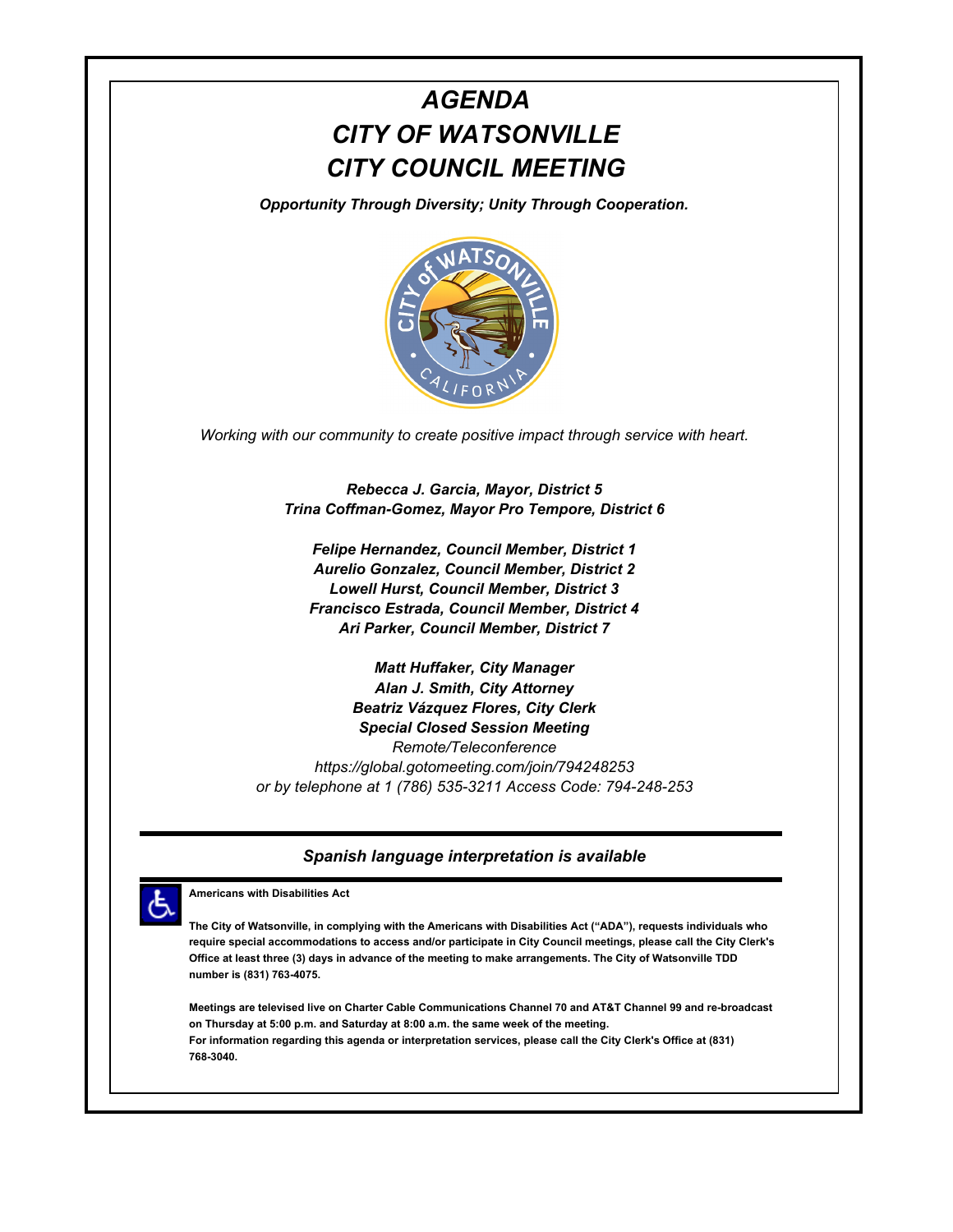## **Notice of Remote/Teleconferencing Meeting**

*This meeting is being held in accordance with the Brown Act as currently in effect under the State Emergency Services Act, the Governor's Emergency Declaration related to COVID-19, the Santa Cruz County Health Officer Extended and Modified Shelter in Place Orders, and the Governor's Executive Orders N-25-20 and N-29-20, that allows attendance by members of the City Council, City staff, and the public to participate and the Council to conduct the meeting by teleconference, videoconference, or both.*

*HOW TO VIEW THE MEETING: There is no physical location from which members of the public may observe the meeting. Please view the meeting which is being televised at Channel 70 (Charter) and Channel 99 (AT&T) and video streamed at https://watsonville.legistar.com/Calendar.aspx.*

*HOW TO PARTICIPATE BEFORE THE MEETING: Members of the public are encouraged to submit written comments through the City's Council Meeting portal at https://watsonville.legistar.com by clicking e-Comment or by emailing citycouncil@cityofwatsonville.org. All comments will be part of the meeting record. Emails received two*  hours before the meeting will not be uploaded to the Agenda and may not be seen by the Council or staff. They will *be added to the agenda the day after the meeting.*

*HOW TO PARTICIPATE DURING THE MEETING: Members of the public are encouraged to join the meeting through GotoMeetings from their computer, tablet or smartphone https://global.gotomeeting.com/join/794248253 or by telephone at 1 (786) 535-3211 Access Code: 794-248-253 to express their comments.* 

*The City of Watsonville, in complying with the Americans with Disabilities Act ("ADA"), requests individuals who require special accommodations to access and/or participate in City Council meetings to please contact the City Clerks Office at (831) 768-3040, at least three (3) business days before the scheduled meeting to ensure that the City can assist you.*

### **2:00 p.m.**

### **Anyone Addressing the City Council is asked to fill out a blue card and leave it at the podium for recording purposes**

### **(IF YOU CHALLENGE ANY ACTION APPEARING ON THIS AGENDA IN COURT, YOU MAY BE LIMITED TO RAISING ONLY THOSE ISSUES YOU OR SOMEONE ELSE RAISED AT THE PUBLIC MEETING DESCRIBED ON THIS AGENDA, OR IN WRITTEN CORRESPONDENCE DELIVERED TO THE CITY CLERK BY 3:00 P.M. ON THE MEETING DATE, OR DURING THE PUBLIC MEETING.)**

#### **1. CLOSED SESSION**

### **(City Council Conference Room, 275 Main Street, 4th Floor)**

### **A.** [CLOSED SESSION STATEMENT](http://watsonville.legistar.com/gateway.aspx?m=l&id=/matter.aspx?key=3362)

*Attachments:* [Closed Session Statement](http://watsonville.legistar.com/gateway.aspx?M=F&ID=b863298e-a809-4c5b-ba48-bb18c4a94843.docx)

1) Public Comments regarding the Closed Session agenda will only be accepted by the City Council at this time.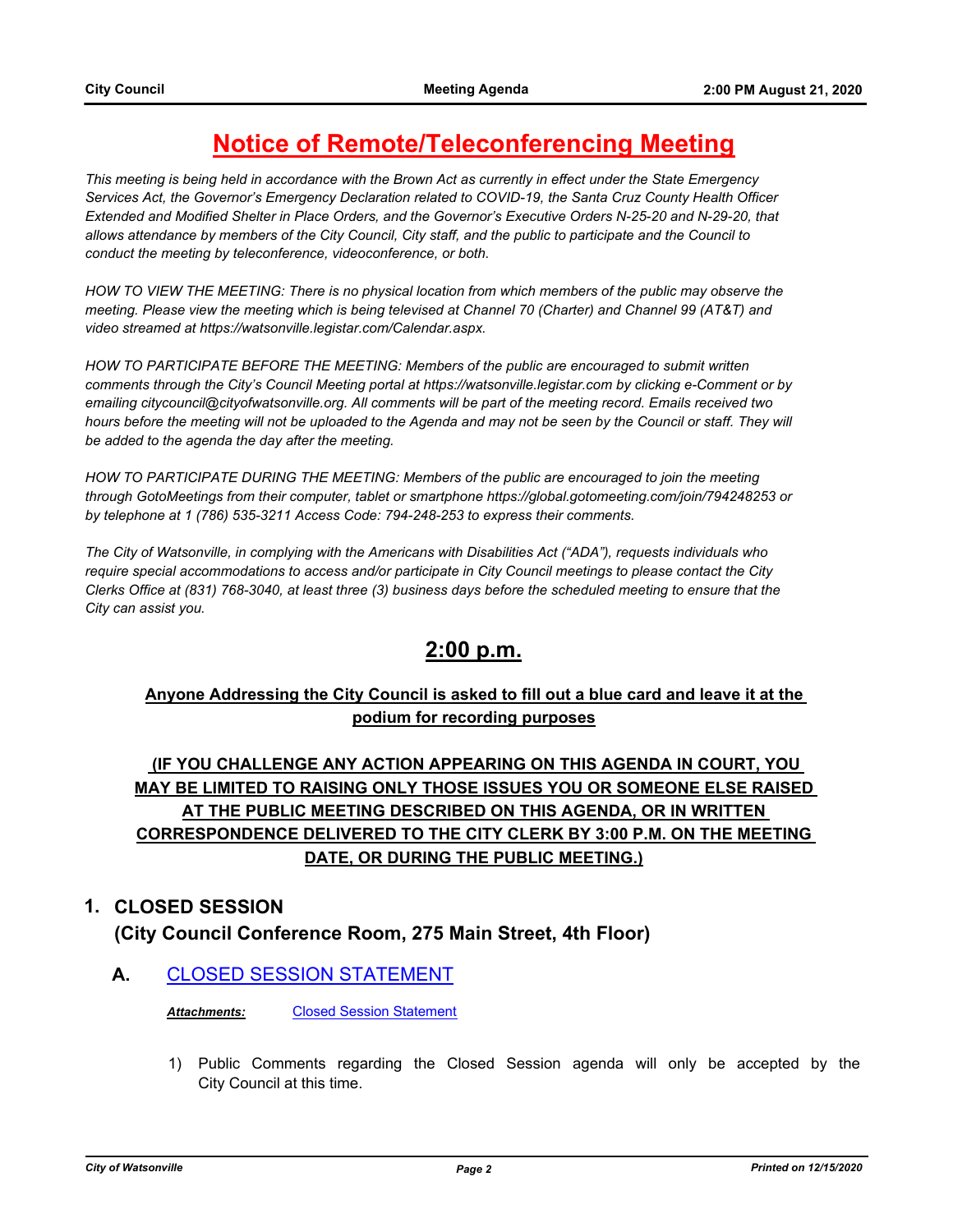#### 2) Closed Session Announcement

The City Council will now recess to discuss those items listed on the Closed Session Statement attached to the Agenda.

#### **B.** [REPORT OUT OF CLOSED SESSION](http://watsonville.legistar.com/gateway.aspx?m=l&id=/matter.aspx?key=3361)

#### **2. ADJOURNMENT**

*Pursuant to Section 54954.2(a)(1) of the Government Code of the State of California, this agenda was posted at*  least 72 hours in advance of the scheduled meeting at a public place freely accessible to the public 24 hours a day *and on the City of Watsonville website at https://watsonville.legistar.com/Calendar.aspx.*

*Materials related to an item on this Agenda submitted to the Council after distribution of the agenda packet are available for public inspection in the City Clerk's Office (275 Main Street, 4th Floor) during normal business hours. Such documents are also available on the City of Watsonville website at https://watsonville.legistar.com/Calendar.aspx subject to staff's ability to post the document before the meeting.*